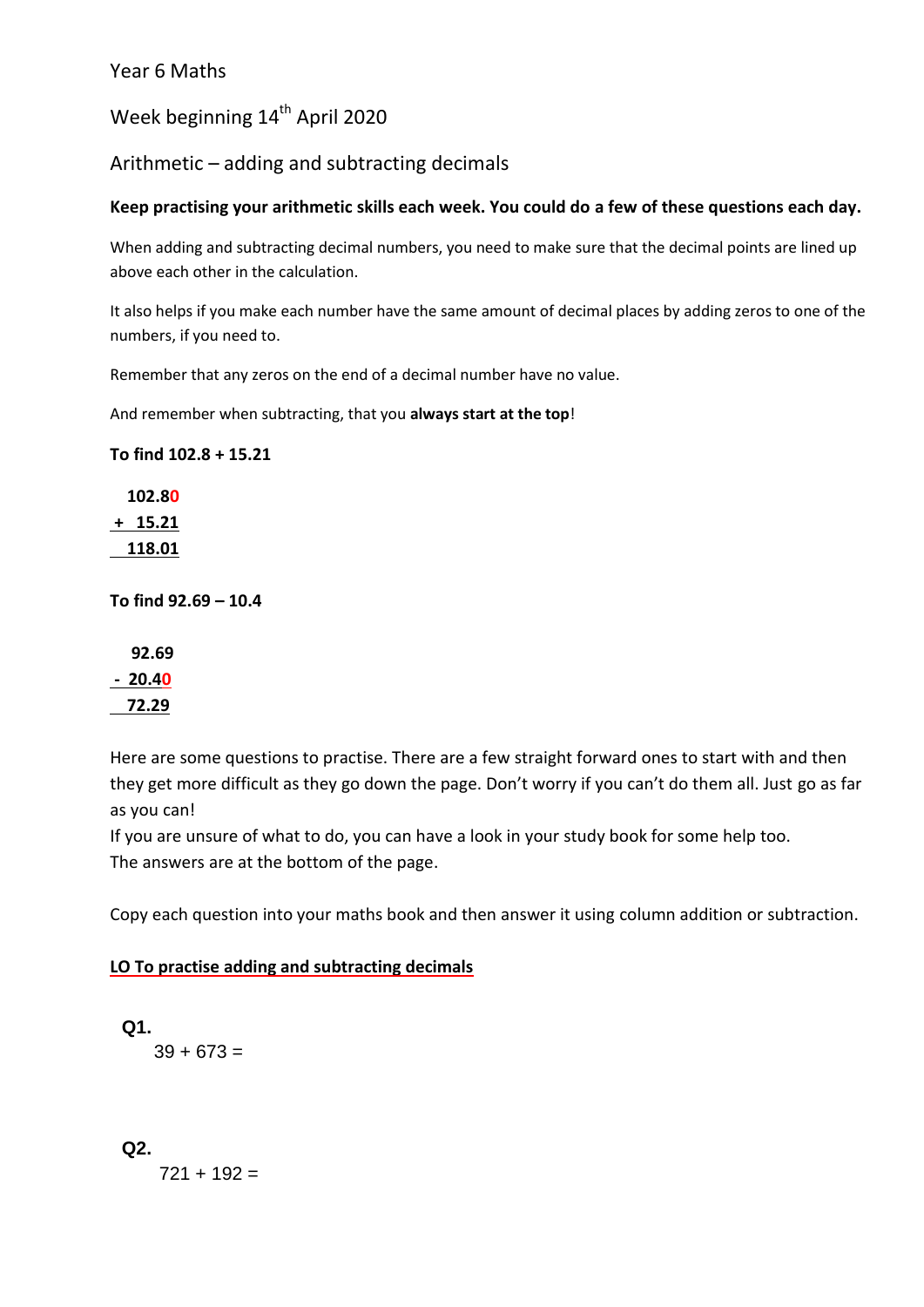### **Q3.**

 $9,876 + 2,345 =$ 

#### **Q4.**

 $345 - 60 =$ 

# **Q5.**

 $5,494 - 2,516 =$ 

#### **Q6.**

 $6.1 + 0.3 =$ 

### **Q7.**

 $37.9 + 87.4 =$ 

#### **Q8.**

 $2.5 + 0.05 =$ 

#### **Q9.**

 $36.4 - 27.8 =$ 

#### **Q10.**

125.48 − 72.3 =

#### **Q11.**

 $87.34 - 7.8 =$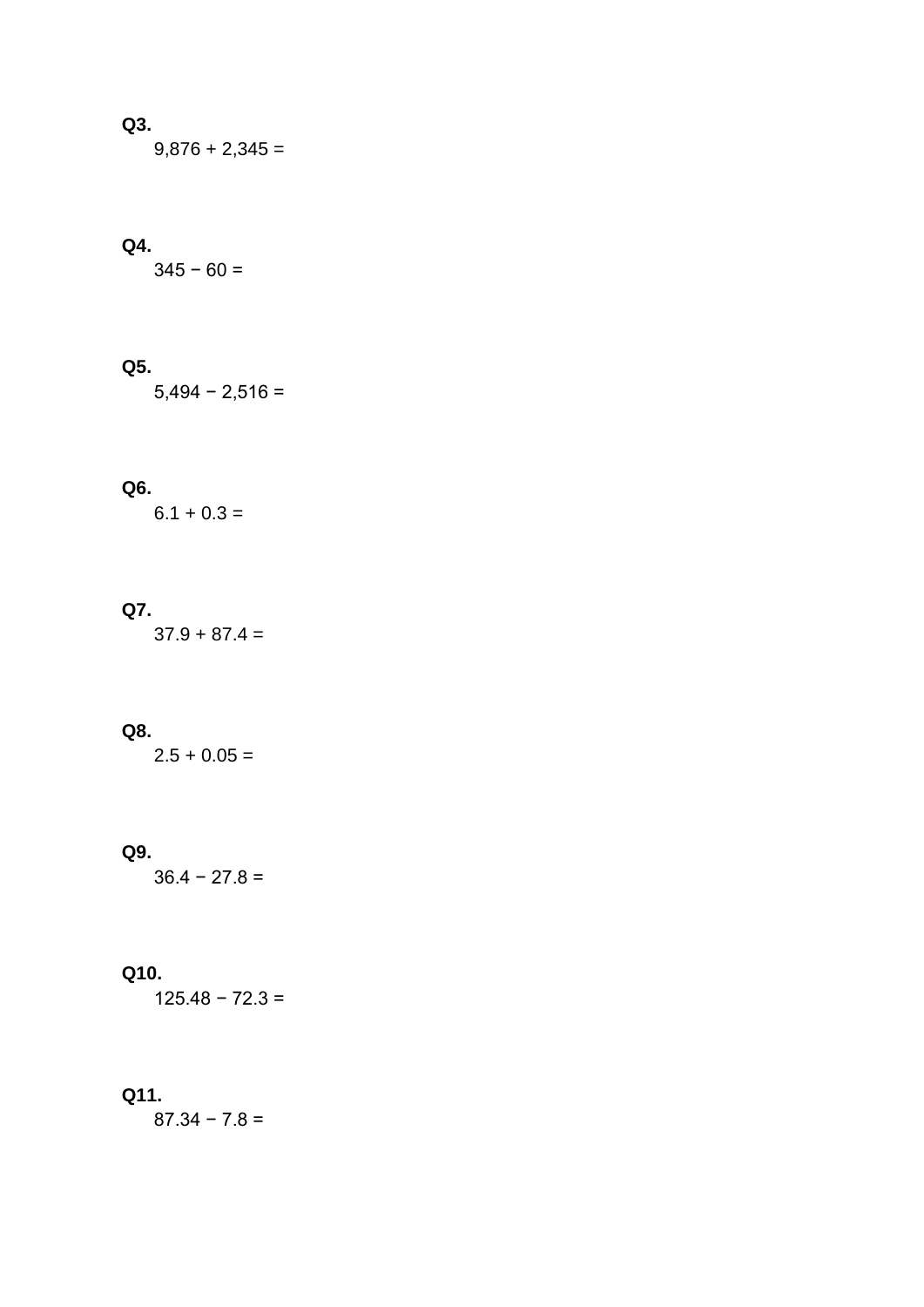#### **Q12.**

 $16.4 + 7.18 =$ 

#### **Q13.**

 $56.38 + 24.7 =$ 

#### **Q14.**

 $15.4 - 8.88 =$ 

#### **Q15.**

 $63.82 + 217.7 =$ 

#### **Q16.**

 $2.7 + 3.014 =$ 

#### **Q17.**

50.27 − 3.905 =

#### **Q18.**

24.56 − 3.056 =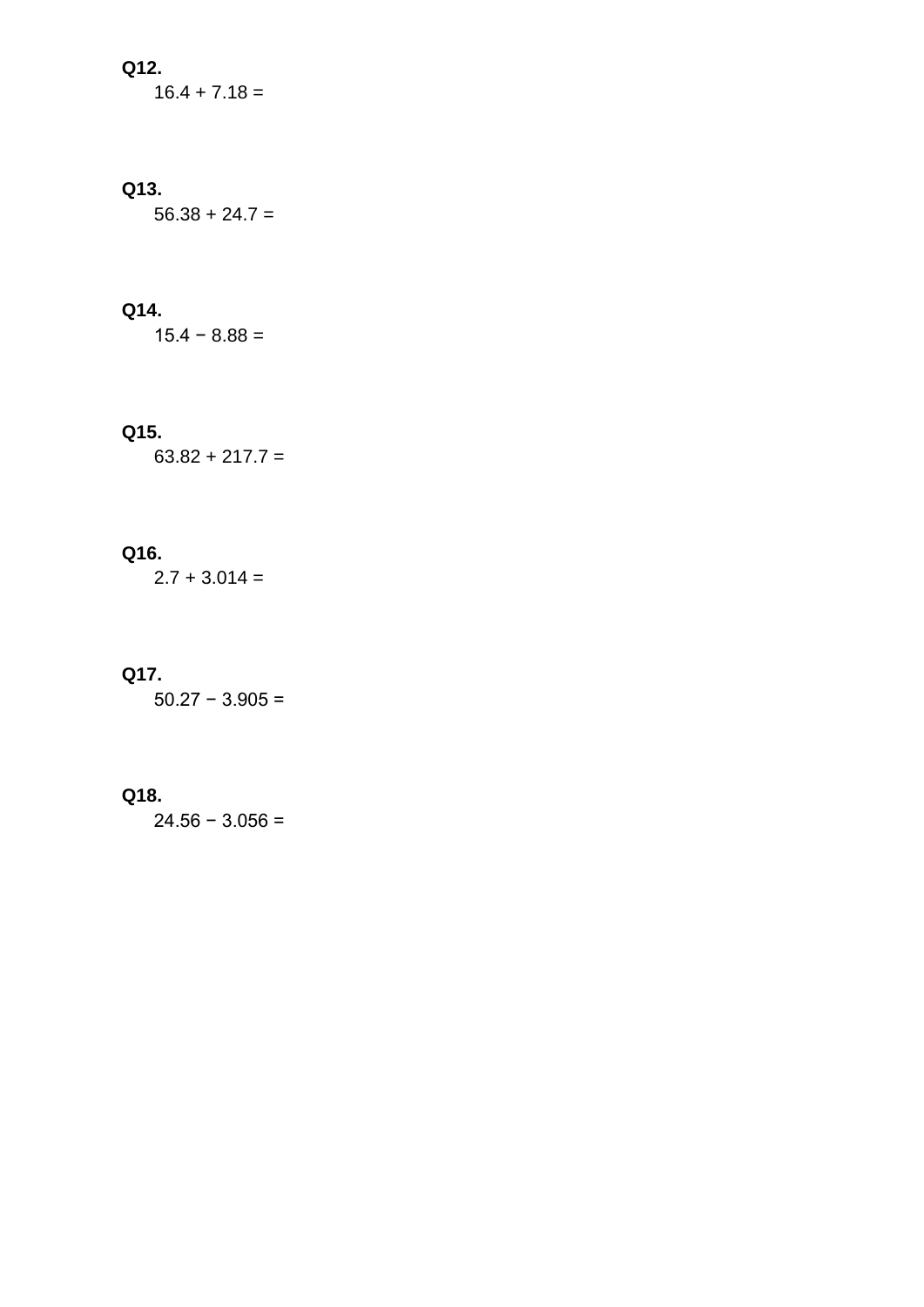### Mark schemes

## **Q1.**

712

# **Q2.**

913

## **Q3.**

12221

## **Q4.**

285

## **Q5.**

2978

## **Q6.**

6.4

## **Q7.**

125.3

## **Q8.**

2.55

## **Q9.**

8.6

## **Q10.**

53.18

## **Q11.**

79.54

## **Q12.**

23.58

# **Q13.**